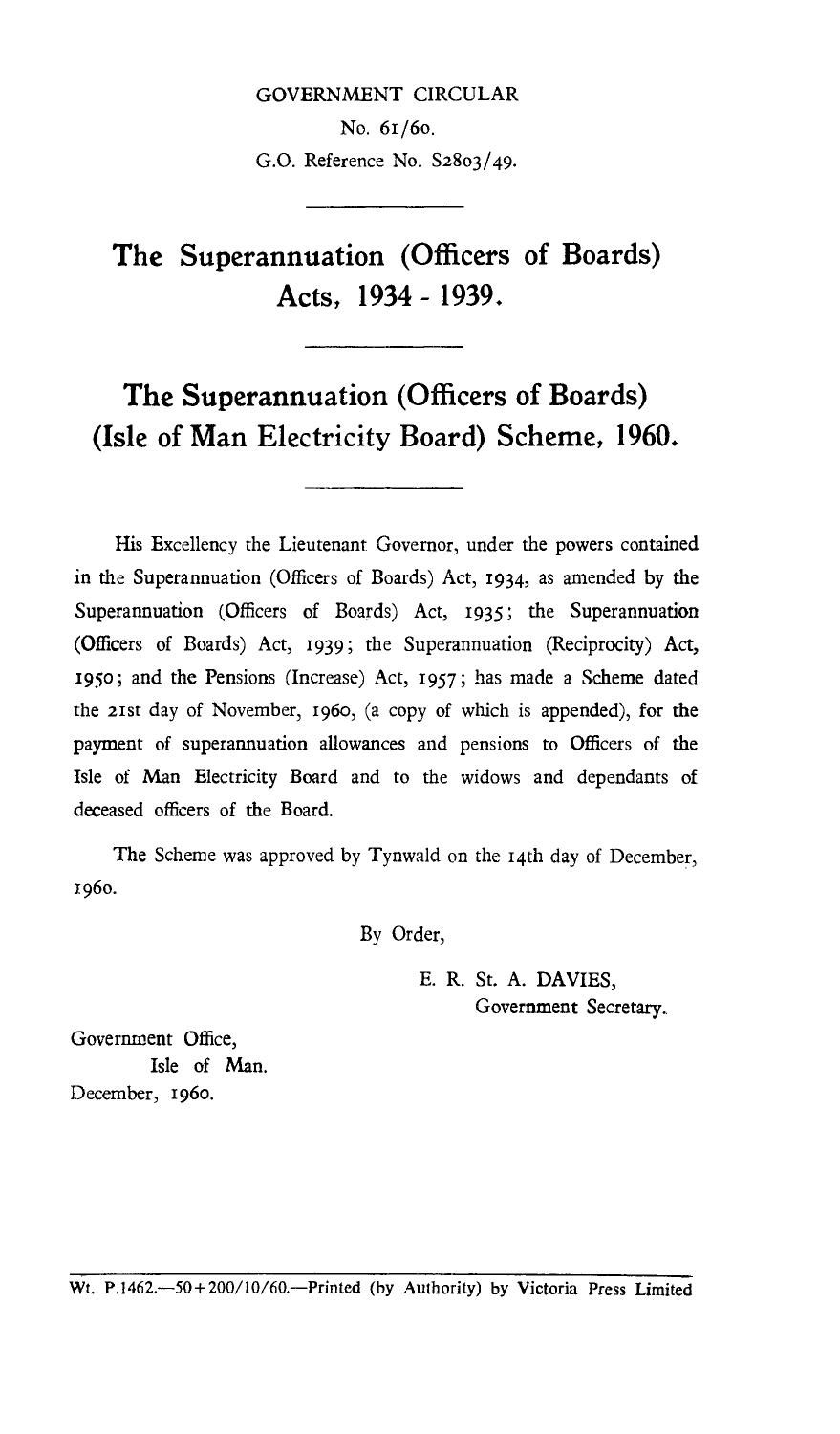#### Scheme

Rule 1. Definitions.

- 2. Application of the Superannuation Acts.
- 3. Retiring Age.
- 4. Interpretation of the Superannuation Acts.
- 5. Application to Existing Officers.
- 6. Modification of Benefits.
- 7. Reckonability of previous 1951 Scheme Service.
- 8. Avoidance of Duplication.
- 9. Payment of Benefits.
- 10. Contributions by Officers.
- 11. Return of Contributions.
- 12. Contributions by the Board.
- 13. Accounts.
- 14. Determination of Questions.
- 15. Amendments of Scheme.
- 16. Repeals.
- 17. Citation and Commencement.

#### Schedules

First Schedule—Modification Tables. Second Schedule—List of Superannuation Acts. Third Schedule—List of Established Posts.

#### ISLE OF MAN TO WIT.

# BY HIS EXCELLENCY SIR RONALD HERBERT GARVEY, K.C.M.G., K.C.V.O., M.B.E., Lieutenant Governor of the said Isle, &c., &c., &c.

## **THE SUPERANNUATION (OFFICERS OF BOARDS) ACTS, 1934 -1939.**

## **THE SUPERANNUATION (OFFICERS OF BOARDS) (ISLE OF MAN ELECTRICITY BOARD) SCHEME, 1960.**

WHEREAS under the provisions of the Superannuation (Officers of Boards) Act, 1934. as amended, the Governor is empowered to prepare and submit for the approval of Tynwald a scheme for the payment of superannuation allowances and pensions to the Officers of Boards of Tynwald and to the widows and dependants of deceased officers of the Boards or any of the Boards, and such scheme shall contain such provisions as the Governor considers necessary.

AND WHEREAS it is also provided that any scheme made by the Governor under the provisions of the Act, may, from time to time, be varied or revoked by a subsequent scheme prepared by the Governor.

AND WHEREAS it is further provided that upon the Scheme being approved by Resolution of Tynwald, such scheme shall have effect as if the scheme was an Act of Tynwald.

**NOW,** THEREFORE, I, the said Lieutenant Governor, in exercise of the powers conferred upon me as aforesaid and of all other powers me in this behalf enabling, do hereby make the following scheme  $:$ 

Definitions **1.—(1) The** Interpretation Act, 1949, shall apply to the interpretation of this Scheme as it applies to the interpretation of an Act of **Tynwald.**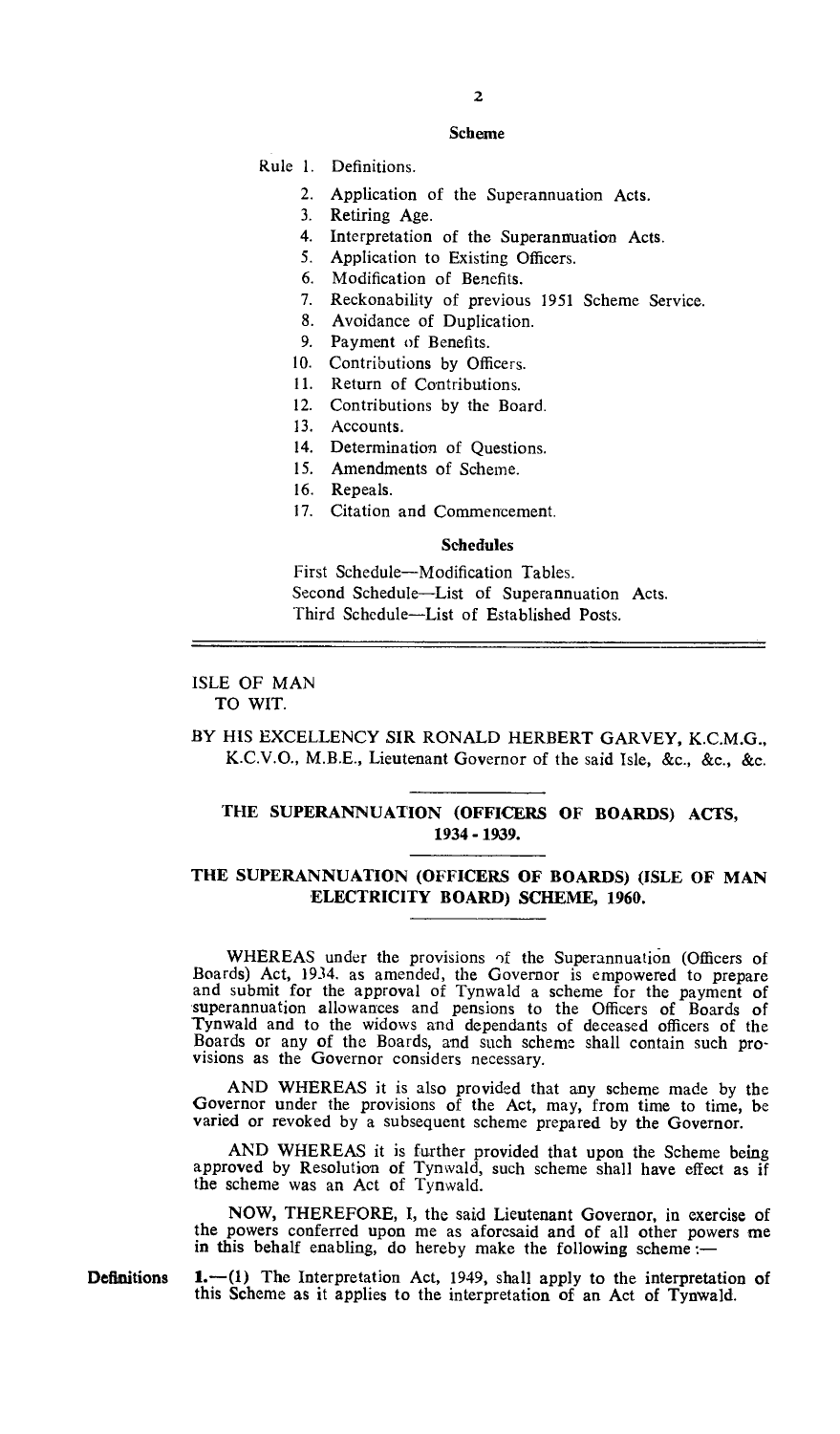(2) In this Scheme, unless the context otherwise requires, the following expressions have the meanings hereby assigned to them, that is to say :-

" appointed day ' means such day as the Governor may by Order appoint for the purposes of this Scheme.

" approved course of study or training " means a course of study or training approved for the purposes of this Scheme by the Governor on the written application of the officer made before or within three months after the commencement of the course.

" Board " means the Isle of Man Electricity Board, being a Board within the meaning of sub-section (1) of section two of the Superannuation (Officers of Boards) Act, 1934, as amended.

" General Revenue " means the General Revenue of the Isle of Man.

" The Treasurer " means the Treasurer of the Isle of Man.

"National Service", in relation to any person. means service in any of the armed forces of the Crown undertaken by virtue of an enlistment notice or training notice served under the National Service Act, 1948, or work or training in pursuance of an order of a tribunal under section 17 of the National Service Act, 1948, which relates to Conscientious Objectors) and includes any period immediately following the termination thereof during which the person with the consent of the Board continues in similar service.

" Officer " has the same meaning as in the Superannuation (Officers of Boards) Acts, 1934 to 1939.

" the Superannuation Acts " means the Superannuation Acts of the Imperial Parliament, listed in the Second Schedule to this Scheme.

" Superannuable remuneration " means the gross salary or wages and any war or cost of living bonus payable to the officer concerned by the Board, without regard to any deduction which may lawfully be made therefrom, and includes the money value (as determined by the Treasurer after consultation with the Board) of any apartments or other allowances in kind (approved by the Treasurer) appertaining to the employment of the officer, but does not include any salary, allowance, fee, reward or gratuity in respect of any special or overtime work or duty or any other bonus or any travelling, subsistence or similar allowance (except in any case where the Treasurer otherwise determines).

" the 1951 Scheme " means the Superannuation (Officers of Boards) Scheme, 1951, made by His Excellency the Lieutenant Governor under the provisions of the Superannuation (Officers of Boards) Acts, 1934-1939, and approved by Resolution of Tynwald on the 18th April, 1951.

" the 1959 Scheme " means the Superannuation (Officers of Boards) Scheme, 1959, made by His Excellency the Lieutenant Governor under the provisions of the Superannuation (Officers of Boards) Acts, 1934-1939, and approved by Resolution of Tynwald on the 24th March, 1959.

2. Subject as hereinafter provided, as from the appointed day every Application Officer of the Board shall be superannuable by analogy with the provisions of the Superannuation Acts, and the Rules and Regulations made and Directions given thereunder, with all such modifications and adaptations as may be necessary.

**3.** Where an officer has attained the age of sixty years he shall cease Retiring Age to hold his office or employment.

Provided that the Board may with the consent of the officer and with the approval of the Governor by resolution extend the period of service or employment of any such officer for one year or any less period and so from time to time as they may deem expedient.

**4.—(1)** In the interpretation of the Superannuation Acts, and the Rules Interpretaand Regulations made and Directions given thereunder, the following tion of the expressions shall have the meanings hereby assigned to them, unless the Acts context otherwise requires, that is to say :

(a) " The Treasury ", " The Commissioners of the Treasury ", " The Secretary of State" means the Lieutenant Governor;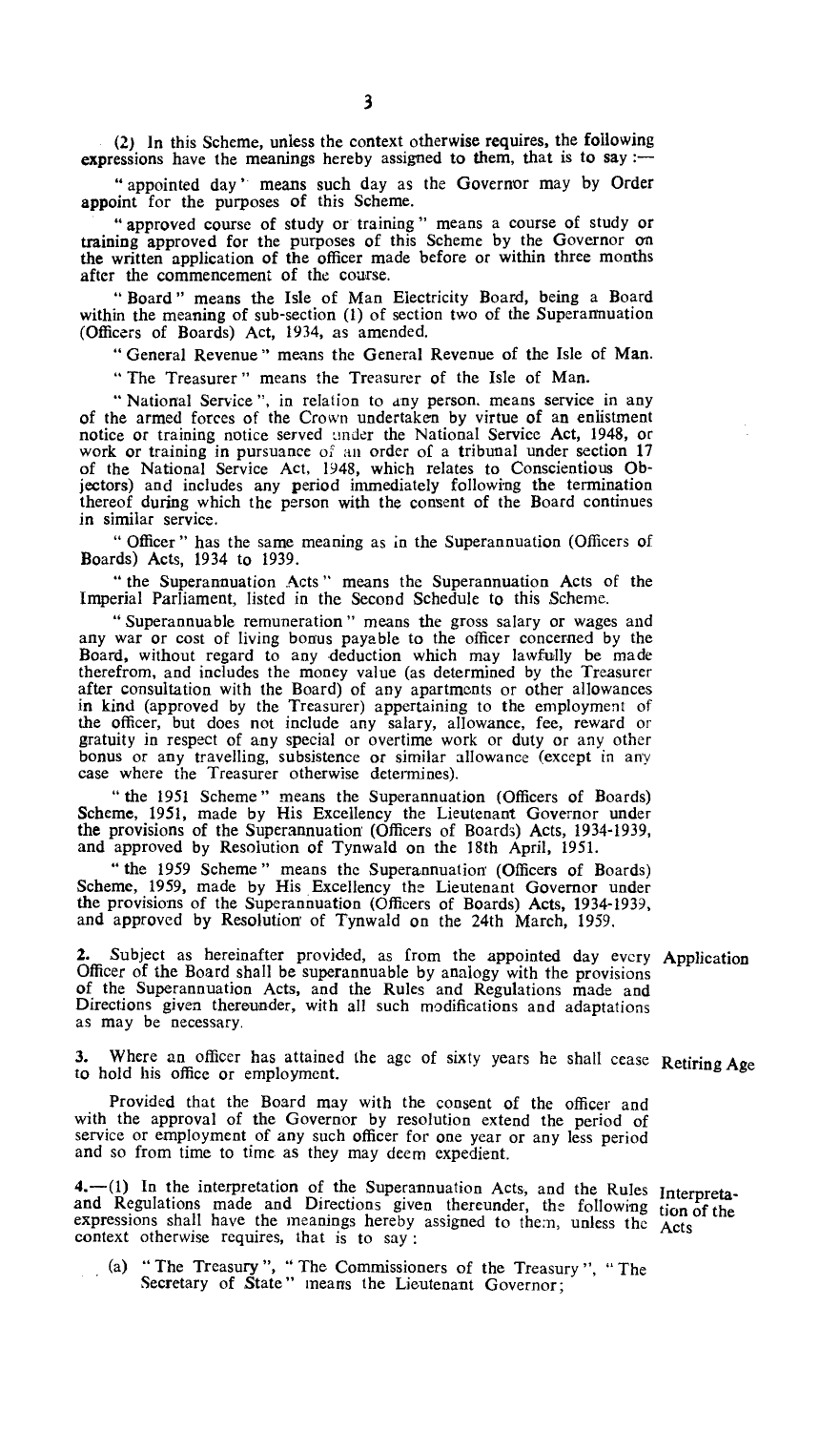- (b) " a civil servant " means a person serving on the staff of the Board in a permanent capacity, being the holder, for the time being, of a whole-time office listed in the Third Schedule to this Scheme;
- (c) " unestablished capacity " means employment on the staff of the Board otherwise than in the capacity defined in sub-paragraph (b) hereof, being employment to which the person serving therein is required to devote iiis whole time (and the remuneration for which is paid entirely out of monies provided by Tynwald or the Board);

(2) In Part I of the Superannuation Act, 1949, the words " the date of the passing of this Act " means " the appointed day for the purposes of the Superannuation (Officers of Boards) (Isle of Man Electricity Board) Scheme, 1960".

**5.** Where an officer on the appointed day becomes subject to the provisions of this Scheme, having immediately before the appointed day been subject to the provisions of the 1951 Scheme, then, if he notifies the Treasurer, in writing, within one month after the appointed day that he does not wish to avail himself of the benefits of this Scheme, the provisions of this Paragraph shall apply to and in respect of him as if in relation to his employment as an officer, they require him to make the like contributions, if any, as he would have been liable to make, and confer upon him the same rights which he would have enjoyed if he had remained subject to the provisions of the 1951 Scheme, and those provisions shall continue so to apply to and in respect of him so long as he is an officer without a break in employment of more than twelve months, and without his having, during any break in employment, become entitled to participate in superannuation benefits by virtue of employment otherwise than as an officer.

Provided that  $:=$ 

- (a) where immediately after ceasing to be an officer a person to whom this paragraph applies :
	- (i) entered an approved course of study or training not followed by a period of national service; or
	- (ii) became engaged in national service; or
	- (iii) entered an approved course of study or training and immediately after completing that course became engaged in national service;

then if on completion of that course or within twelve months thereafter, or on the termination of that service or within six months thereafter, or, if that service was followed by an approved course of study or training on completion of that course or within six months thereafter, the person again becomes an officer, he shall not be treated as having had such a break in employment as aforesaid.

**Modification 6.**—(1) Subject to paragraph 5 and to sub-paragraph (2) of this para-<br>of Benefits graph, the provisions of this paragraph shall apply as from the appointed of Benefits graph, the provisions of this paragraph shall apply as from the appointed under the day in relation to every officer, subject to the modifications contained in under the day in relation to every officer, subject to the modifications contained in Scheme in sub-paragraph (3) of this paragraph. and in relation to every person in Scheme in sub-paragraph (3) of this paragraph. and in relation to every person in connection receipt of a pension under this Scheme, subject to the modifications with the contained in sub-paragraph (4) of this paragraph.

- National<br>Insurance (2) This paragraph shall not apply to any officer who,<br>(Isle of Man) (a) either in pursuance of the provisions of paragraph (
- (Isle of Man) (a) either in pursuance of the provisions of paragraph (a) of sub-Acts section (3) of Section 61 of the National Insurance (Isle of Man) Act, 1948, is deemed to atttain pensionable age on the expiration of ten years from the 5th July, 1948, or under any Regulations made under that Act is deemed to attain pensionable age at any later age than 65 in the case of a man or 60 in the case of a woman; or
	- (b) became subject to the provisions of this Scheme on the appointed day and, between the Fifth day of July, 1948, and the appointed day, was continuously employed :

Application to Existing **Officers** 

National<br>Insurance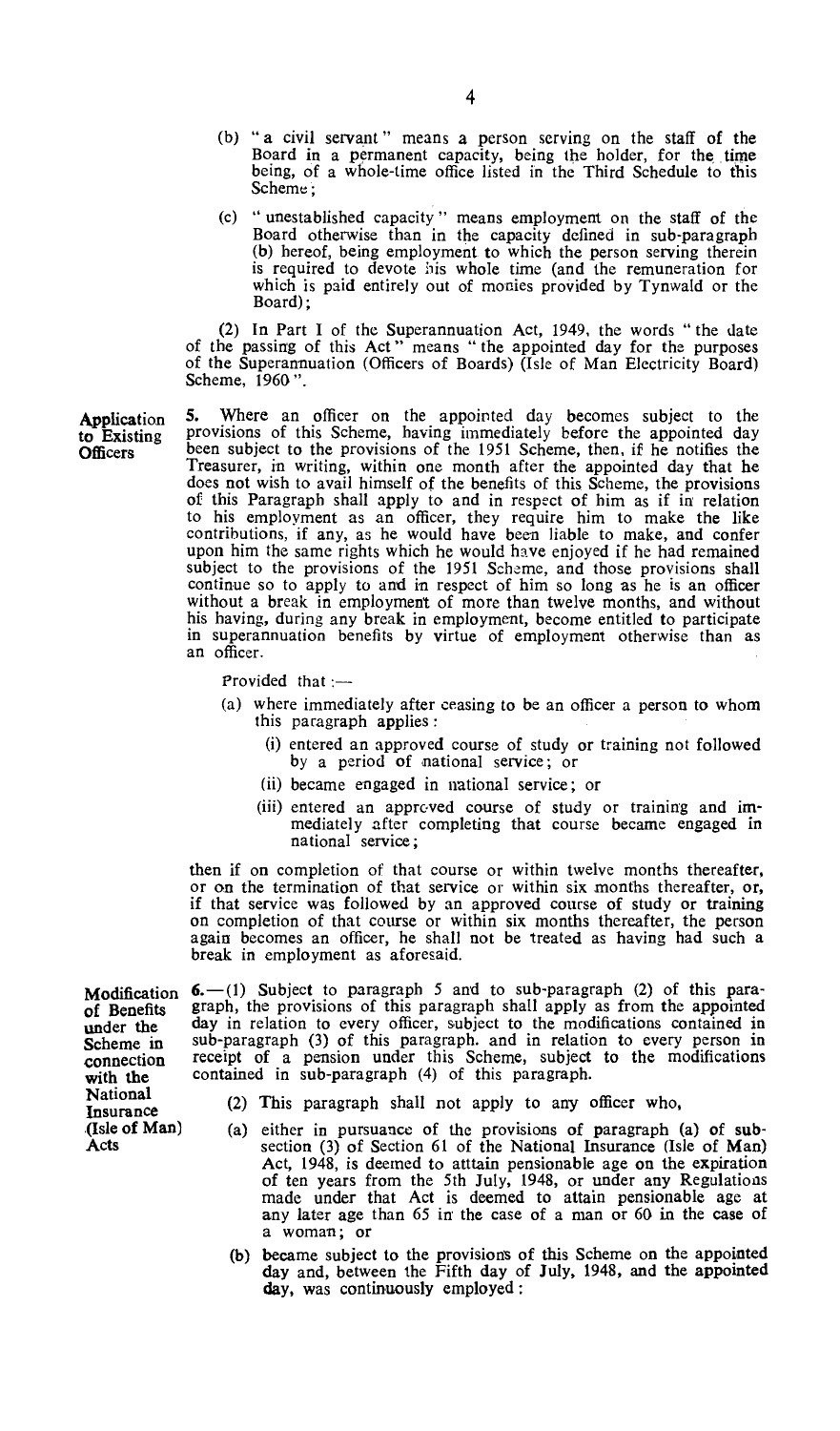- (i) as an established or unestablished officer in the employment of a Department of the Isle of Man Government; or
- (ii) as an officer subject to the provisions of the 1951 or 1959 Schemes, or as a whole-time responsible officer of a Board not subject to the provisions of the 1951 or 1959 Schemes; or
- (iii) in such other whole-time employment as the Governor may direct to be employment for the purposes of this paragraph;

provided that an officer who, during the period between the Fifth day of July, 1948, and the appointed day, served in one or more of the employments enumerated in' sub-paragraph (i), (ii) and (iii) hereof without a break of more than' one month at any one time, shall be deemed to have served continuously.

(3) The amount of contributions to be paid under the provisions of paragraph 10 of this Scheme by an officer to whom this paragraph applies shall be reduced at the rate of  $£3$  Us. 8d. per annum in the case of a man and at the rate of £3 5s. Od. per amnum in the case of a woman, and the amount of the contributions to be paid by the Board under paragraph 12 of the Scheme in respect of that officer shall be reduced at the like rate.

(4) As from the date on which an officer is awarded a pension under this Scheme or, if on being awarded such pension he has not reached pensionable age within the meaning of the National Insurance (Isle of Man) Act, 1948, as from the date on which he reaches that age, the pension shall be reduced ;

- (a) if he became an officer within twelve months after leaving employment in relation to which he was subject to a superannuation scheme approved by the Governor for the purposees of this paragraph modified by regulations made under sub-section 4 of section 60 of the National Insurance (Isle of Man) Act, 1948, or any corresponding provision modifying a pension provided in relation to an insured person within the meaning of the National Insurance Act, 1946, (being an Act of the Imperial Parliament) or, if he left that employment in order to undertake war service, or if immediately after leaving that employment he became engaged in National Service and remained an officer until being awarded a pension without a break of more than twelve months, and if by virtue of the said regulations any pension which he might have been awarded would have been reduced by reference to his age at the date on which the said regulations became applicable in relation to him
	- (i) by the annual sum shown in the appropriate column of the relative table set out in the First Schedule to this Scheme in relation to an age which corresponds with his age at the date on which the said regulations became applicable in relation to him, for each year of contributing or established service on and after that date; and
	- (ii) by one-half of the said annual sum for each year of noncontributing or unestablished service on and after the said date ; and
- (b) in any other case by the sum of one pound, fourteen shillings per annum in respect of each year of service on and after the 5th July, 1948, which in the computation of the pension has been reckoned for the purposes of this Scheme as service in the capacity of a civil servant and by the sum of seventeen shillings for each year of service reckoned as unestablished service on and after the 5th July, 1948,

provided that no pension shall be reduced by more than the sum of £67 15s. Od. per annum.

7.—(1) (a) There shall be reckonable for the purposes of this Scheme Reckonas established service of an officer any previous employment which ability **of**  was service for the purposes of the 1951 Scheme. previous

Service

(b) There shall be reckonable for the purposes of this Scheme as 1951 Scheme

 $\mathbb{R}^2$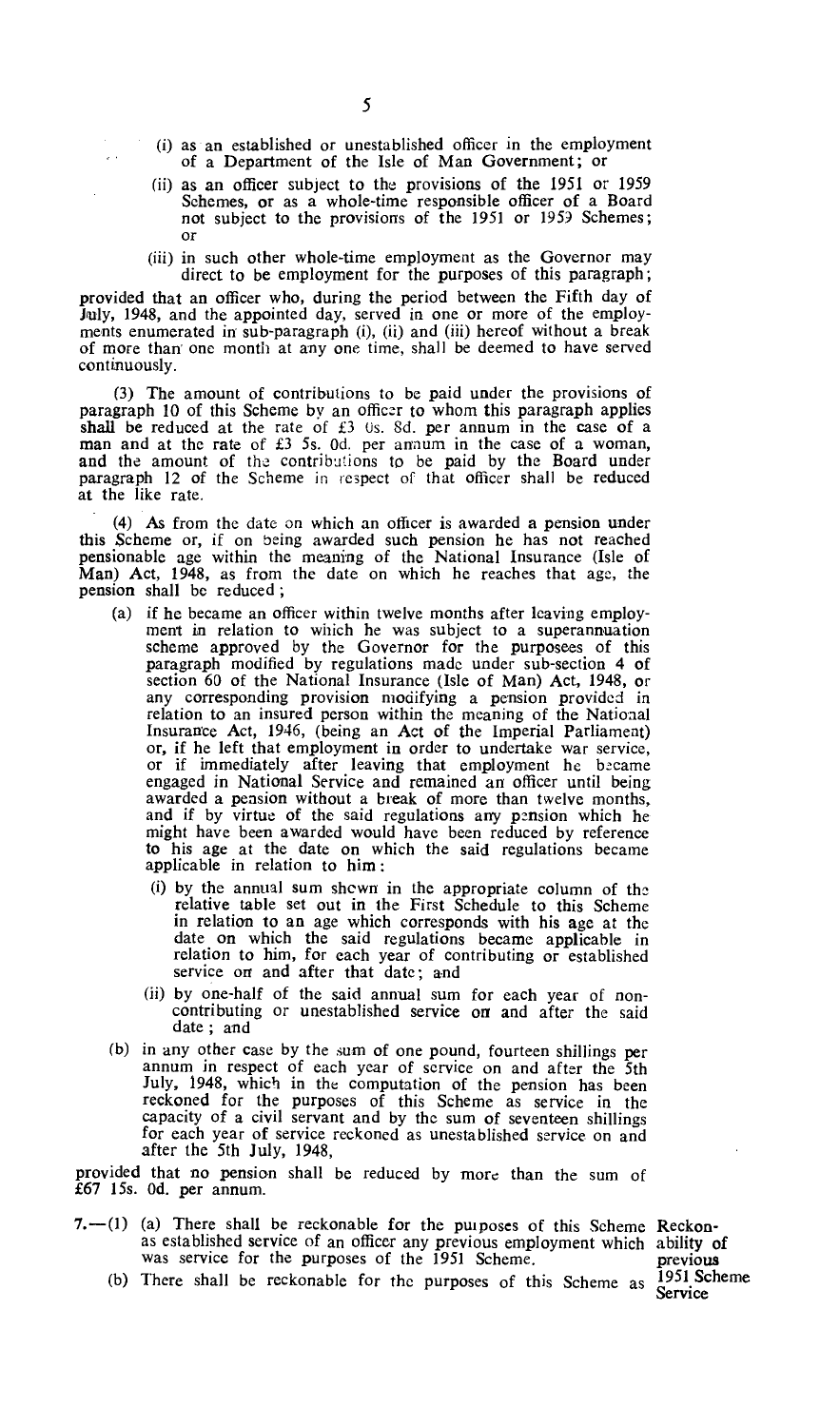unestablished service of an officer any previous employment which was non-contributing service for the purposes of the 1951 Scheme.

(2) On the coming into operation of this Scheme every officer subject thereto shall forthwith supply to the Treasurer on the prescribed form such particulars as may be required of any previous service which the officer claims to be reckonable for the purposes of this Scheme.

(3) As soon as practicable the Treasurer shall notify each officer subject to the provisions of this Scheme particulars of his previous service deemed to be reckonable for the purposes of this Scheme.

(4) An officer aggrieved by the decision of the Treasurer under subparagraph (3) hereof may, within one month from the date of the Treasurer's notification, appeal on the prescribed form against the decision of the Treasurer.

(5) Any such appeal as aforesaid may be referred to such body or person as the Governor may select for report to the Governor, and the Governor's decision thereon shall be final.

Avoidance 8. If the Governor is of opinion that any service in respect of which of duplica- a person becomes eligible for any superannuation benefit under this tion Scheme, has been or will be taken into account for the purpose of any other benefit which has or may become payable to him out of the General Revenue, the Governor may make such deduction from the benefit under this Scheme as may appear to him to be equitable, in order to secure that that person may not receive in respect of the same service a benefit under this Scheme as well as such other benefit as aforesaid.

**9.** A superannuation benefit under this Scehme shall be payable to, or in trust for, the person to whom it is granted, and shall not be assignable or chargeable with his debts or liabilities.

10.—(I) Every officer subject to the provisions of this Scheme (other than an officer subject to the provisions of paragraph 5 thereof) shall, as from the appointed day, contribute an amount equal to five per centum (5%) of his total superannuable remuneration. Such amount shall be deducted from the remuneration payable to him by the Board and shall be paid over half-yearly by the Board to the Treasurer.

(2) Service in respect of which an officer has made or is deemed to have made the contributions required by sub-paragraph (1) hereof shall be established service.

(3) An officer on sick leave on full pay, or full pay reduced solely by reason of his having become entitled to benefit under the National Insurance Acts, or half-pay, shall make contributions under this subparagraph at the rate set out in sub-paragraph (1) hereof on the total superannuable remuneration on which he was making contributions immediately before he went on leave of absence and the period of such absence in respect of which contributions have been made in accordance with the provisions of this sub-paragraph shall be deemed to be established service for the purposes of the immediately preceding sub-paragraph.

(4) An officer on unpaid leave, unpaid sick leave or sick leave at pension rate of pay shall not make contributions and the period of such absence from duty shall not be reckonable as service.

**contribution. 11.—(1)** In the event of an officer voluntarily resigning his office or employment, or being dismissed for incapacity (fraud or misconduct not being alleged) before he has, under the provisions of this scheme, become eligible for any superannuation benefit, the Treasurer shall pay to him, out of the General Revenue, a sum equal to the amount of the contributions made by such officer under the provisions of paragraphs 5 or 10 of this Scheme or of the 1951 or 1959 Schemes.

(2) In any case in which an officer shall die, whether before or after

**Payment of benefits** 

**Contributions by officers** 

**Return of**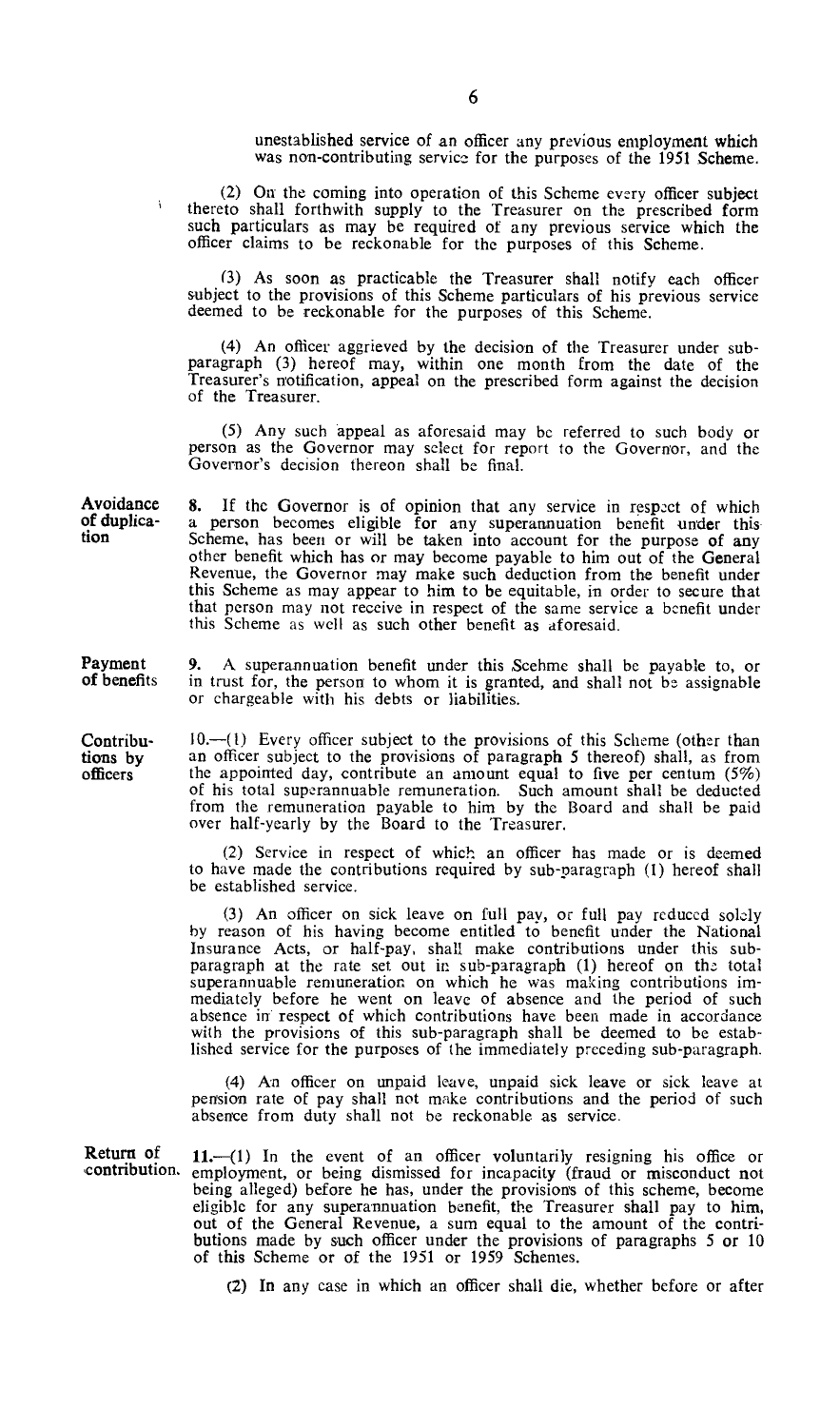becoming eligible for any superannuation benefits under this Scheme and before he shall have received by way of benefits an amount equal in the aggregate to the amount of his contributions under paragraphs 5 or 10 of this Scheme or under the 1951 or 1959 Schemes, together with compound interest thereon, calculated to the date of his retirement or death at the rate of three per centum per annum by half-yearly rests, the Treasurer shall pay to his legal personal representative, out of the General Revenue, the difference between the total amount which such officer has received by way of superannuation benefits and the aggregate amount of his contributions under this Scheme or the 1951 Scheme, together with compound interest thereon calculated as aforesaid.

**12.** The Board shall pay to the Treasurer every half year during which **Contribu**the scheme is in operation, a sum equal to seven per centum (7%) of **the lions by**  total superannuable remuneration of the officers of **the** Board subject to **the Board the** provisions of this Scheme during that period, and **such payment shall be** chargeable against the Board's funds.

13. (1) All sums received by the Treasurer under the provisions of this **Accounts** Scheme shall be taken into and form part of the General Revenue.

(2) All expenditure under the provisions of this Scheme shall be defrayed out of monies provided by Tynwald out of the General Revenue.

(3) A separate account shall be kept by the Treasurer of the receipts and payments under this Scheme and shall be annually laid before Tynwald.

14.—(1) Any question which may arise under this Scheme shall be **Determina-**<br>determined by the Governor, whose decision shall be final. **the unitary of** determined by the Governor, whose decision shall be final.

**Questions** 

 $\frac{1}{2}$ 

(2) For the purpose of enquiry and report upon any matter arising under the provisions of this Scheme, the Governor may refer the question to such body or person as the Governor may select.

**15.—(l)** Tynwald may from time to time by resolution add to or delete **Amendments**  from the List of Superannuation Acts of the Imperial Parliament set out in the Second Schedule to this Scheme.

(2) Whole-time offices added to or deleted from the approved establishment of the Board shall be added to or deleted from (as the case may be) the Third Schedule to this Scheme by Resolution of the Board with the prior approval of the Governor.

16.—(1) Subject to the provisions of this Rule, as from the appointed Repeals day Paragraph 15 (3) (a) of the 1959 Scheme shall be repealed.

(2) The 1951 Scheme shall continue to have effect in relation to the Board and its officers in respect of—

- (a) any award or claim to award on the retirement, death or dismissal of an officer before the appointed day ;
- (b) any award or claim to an award in respect of the death after the appointed day of an officer who retired before the appointed daY ;
- (c) any award or claim to an' award in respect of the disablement of an officer by an injury sustained by him in the actual discharge of his duty where he is not an officer and last ceased to be such before the appointed day.

(3) Section nine of the Interpretation Act, 1949, shall apply in relation to the 1959 Scheme, to the extent that it ceases to have effect under this **Rule,** as if this Rule were an Act of Tynwald and as if the 1959 Scheme was an Act of Tynwald repealed by an Act of Tynwald.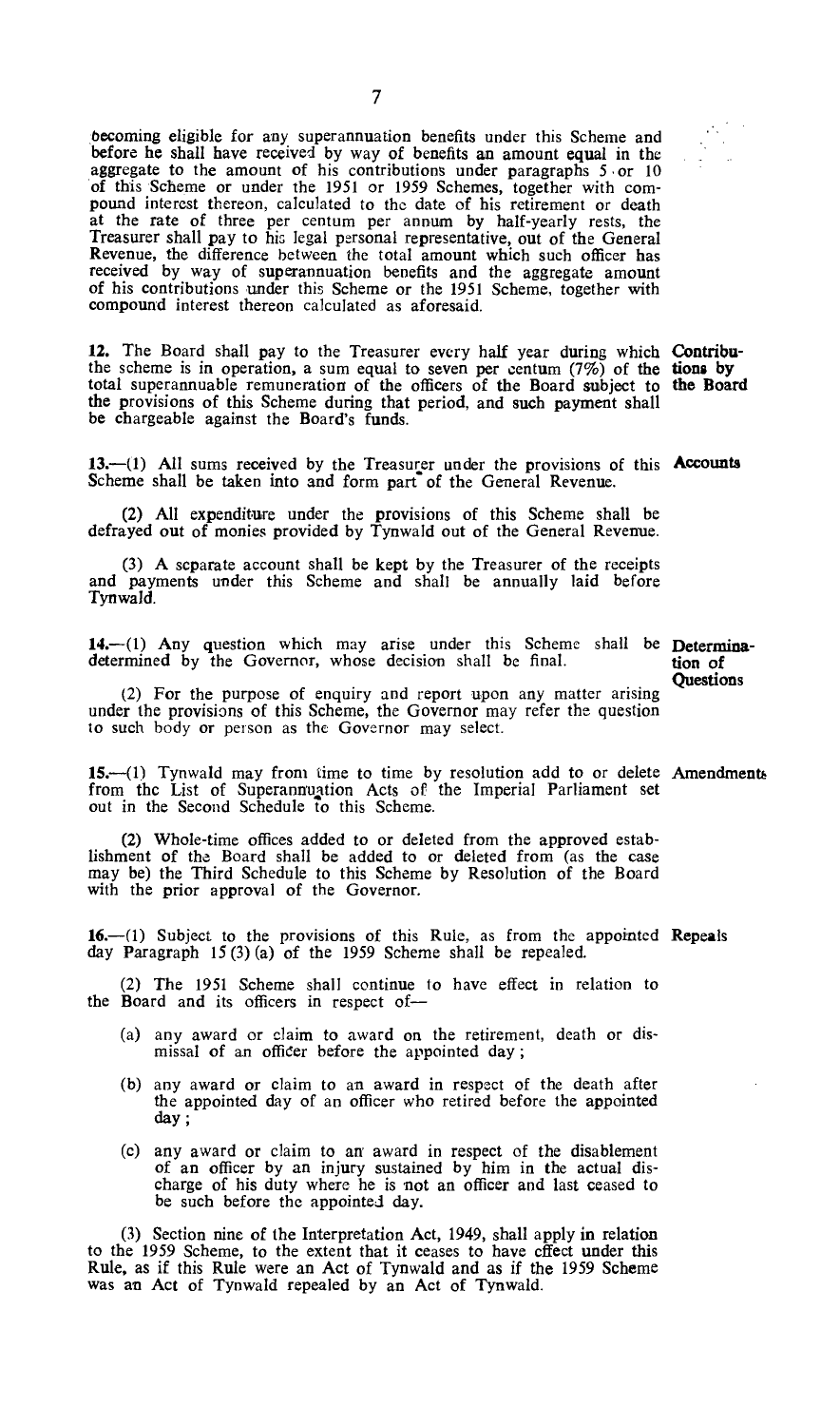**mencement** 

**Citation 17.—(1) This Scheme may** *be* **cited as "The Superannuation (Officers of and corn- Boards) (Isle of Man Electricity Board) Scheme, 1960".** 

> **(2) This Scheme shall come into force when it has been approved by Resolution of Tynwald and shall take effect on the appointed day.**

> > GIVEN under my hand this 21st day of November, 1960.

#### **R. H.** GARVEY,

#### Lieutenant **Governor.**

#### **FIRST SCHEDULE**

## **TABLE I.**

#### **Male Officers and Servants.**

|                                                      | Age                                                                      |                                              |   |                                       | Annual Sum                                                        |                                  |  |
|------------------------------------------------------|--------------------------------------------------------------------------|----------------------------------------------|---|---------------------------------------|-------------------------------------------------------------------|----------------------------------|--|
| 20<br>21<br>$\overline{22}$<br>23<br>$\overline{24}$ | Under 20<br>under<br>and<br>,,<br>,,<br>,,<br>,,<br>,,<br>,,<br>,,<br>,, | <br>21<br>22<br>23<br>24<br>25<br>.          |   | £<br>1<br>ı<br>1<br>1<br>1<br>1<br>.  | S.<br>14<br>14<br>13<br>12<br>12<br>11                            | d.<br>0<br>0<br>0<br>6<br>0<br>0 |  |
| 25<br>26<br>27<br>28<br>29                           | ,,<br>,,<br>,,<br>'n<br>,,<br>,,<br>,,<br>,,<br>,,<br>,,                 | 26<br>.<br>27<br>28<br>29<br>30              | . | 1<br>.<br>1<br>1<br>1<br>$\mathbf{1}$ | 10<br>10<br>9<br>9<br>8                                           | 6<br>$\bf{0}$<br>6<br>0<br>6     |  |
| 30<br>31<br>32<br>33<br>34                           | ,,<br>,,<br>٠,<br>,,<br>,,<br>,,<br>,,<br>,,<br>٠,<br>,,                 | 31<br>32<br>$\ddotsc$<br>33<br>34<br>35<br>. |   | 1<br>1<br>1<br>ı<br>1                 | 8<br>7<br>7<br>6<br>5                                             | 0<br>6<br>$\mathbf 0$<br>0<br>6  |  |
| 35<br>36<br>37<br>38<br>39                           | ,,<br>,,<br>,,<br>,,<br>,,<br>,,<br>,,<br>,,<br>,,<br>,,                 | 36<br>37<br>38<br>39<br>40<br>               |   | 1<br>1<br>1<br>1<br>1                 | 5<br>4<br>4<br>3<br>3                                             | 0<br>6<br>0<br>6<br>$\mathbf 0$  |  |
| 40<br>41<br>42<br>43<br>44                           | ,,<br>,,<br>,,<br>,,<br>,,<br>,,<br>,,<br>,,<br>,,<br>,,                 | 41<br><br>42<br>43<br>44<br>45               | . | 1<br>$\mathbf{1}$<br>1<br>1<br>1      | $\overline{a}$<br>$\overline{2}$<br>1<br>$\mathbf{1}$<br>$\bf{0}$ | 6<br>6<br>6<br>0<br>6            |  |
| 45<br>46<br>47<br>48<br>49                           | ,,<br>,,<br>٠,<br>,,<br>,,<br>,,<br>,,<br>,,<br>,,<br>,,                 | 46<br>47<br>.<br>48<br>49<br>.<br>50         |   | ı                                     | $\bf{0}$<br>19<br>19<br>18<br>18                                  | 0<br>6<br>0<br>6<br>0            |  |
| 50<br>51<br>52<br>53<br>54                           | ,,<br>,,<br>,,<br>,,<br>,,<br>,,<br>,,<br>"<br>,,<br>,,                  | 51<br>52<br>53<br>54<br>55                   |   |                                       | 17<br>17<br>17<br>16<br>16                                        | 6<br>0<br>0<br>6<br>0            |  |
| 55                                                   | and over                                                                 | .<br>                                        | . |                                       | 15                                                                | 6                                |  |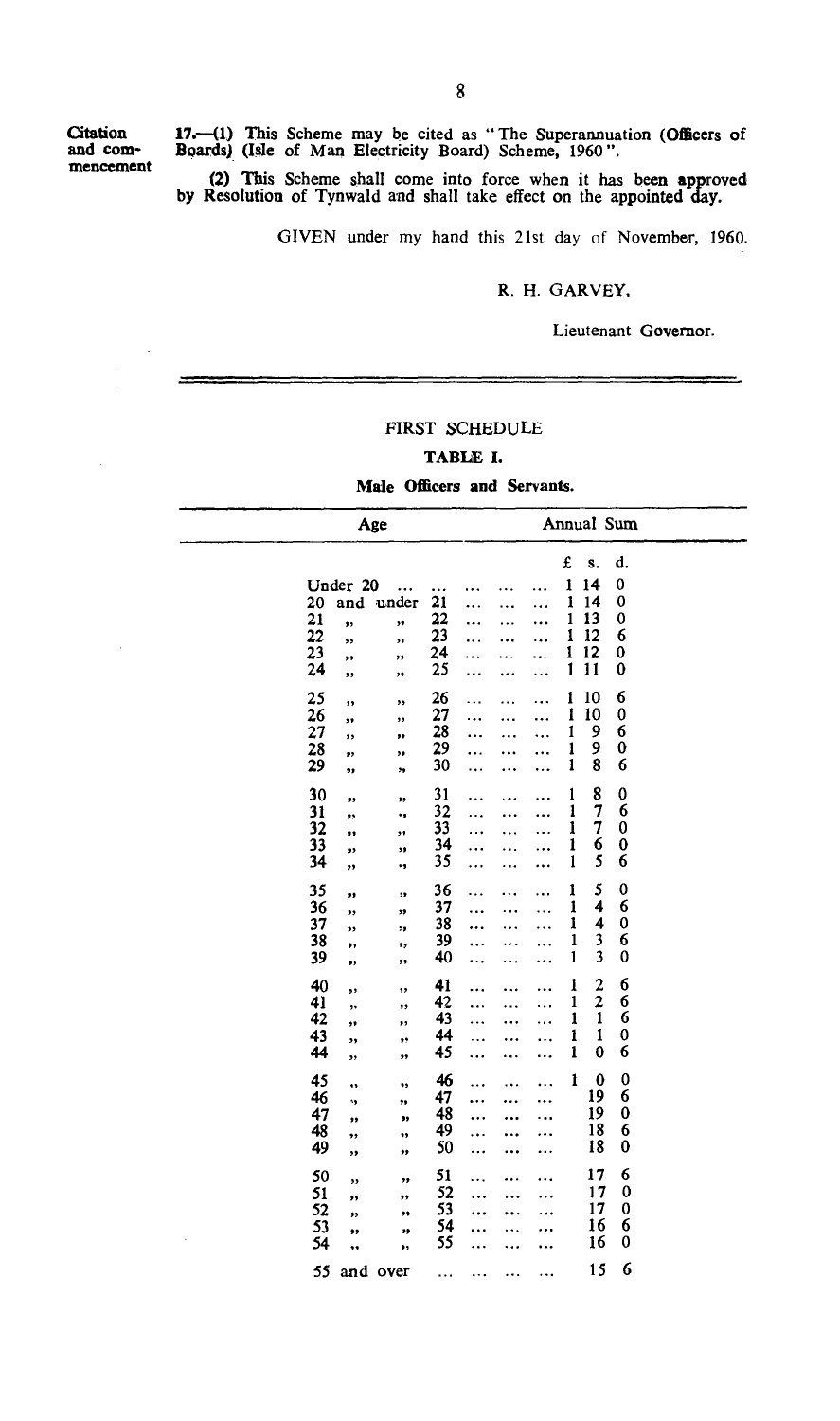| Age                |           |          |           |           |                      |        |               | Annual Sum |
|--------------------|-----------|----------|-----------|-----------|----------------------|--------|---------------|------------|
|                    |           |          |           |           |                      |        |               |            |
|                    |           |          |           |           |                      | £      | s.            | d.         |
| Under 20           | $\ddotsc$ |          |           |           |                      | 1      | 14            | 0          |
| 20<br>and          | under     | 21       | .         |           | .                    | 1      | 14            | 0          |
| 21<br>,,<br>22     | ,,        | 22<br>23 | .         |           | $\cdots$             | 1      | $\mathbf{11}$ | 6          |
| ,,<br>23           | 11        | 24       |           |           | $\ddotsc$            | 1<br>1 | 9<br>7        | 6<br>6     |
| ,,<br>24           | ,,        | 25       |           |           |                      | 1      | 5             | 6          |
| ,,                 | ,,        |          |           |           | $\ddot{\phantom{a}}$ |        |               |            |
| 25<br>,,           | ۰,        | 26       |           |           | .                    | 1      | 4             | 0          |
| 26<br>$^{\bullet}$ | 11        | 27       | .         | .         | .                    | 1      | 2             | 6          |
| 27<br>99<br>28     | ,,        | 28       | .         | $\ddotsc$ |                      | 1      | 1             | 0          |
| ,,<br>29           | ,,        | 29<br>30 |           |           | $\ddotsc$            | 1      | 0             | 0          |
|                    | 11        |          |           |           |                      |        | 19            | 0          |
| 30<br>,,           | ,,        | 31       |           |           |                      |        | 18            | 0          |
| 31<br>,,           | ,,        | 32       | .         | .         | .                    |        | 17            | 6          |
| 32<br>12           | ,,        | 33       | .         | .         | .                    |        | 17            | 0          |
| 33<br>٠,           | 33        | 34       | .         |           | .                    |        | 16            | 6          |
| 34<br>,,           | ٠,        | 35       |           |           | .                    |        | 16            | 0          |
| 35<br>,,           | ,,        | 36       | $\ddotsc$ |           |                      |        | 15            | 6          |
| 36<br>,,           | ٠,        | 37       | $\ddotsc$ |           | .                    |        | 15            | 0          |
| 37<br>,,           | ,,        | 38       | $\ddotsc$ |           |                      |        | 14            | 6          |
| 38<br>,,           | ,,        | 39       | .         |           | .                    |        | 14            | 0          |
| 39<br>,,           | ,,        | 40       | .         | .         | .                    |        | 13            | 6          |
| 40<br>,,           | ,,        | 41       | .         |           |                      |        | 13            | 6          |
| 41<br>12           | ,,        | 42       |           |           | .                    |        | 13            | 0          |
| 42<br>٠,           | ,,        | 43       |           |           | .                    |        | 13            | 0          |
| 43<br>٠,           | ٠.        | 44       |           |           |                      |        | 12            | 6          |
| 44<br>,,           | ,,        | 45       | .         | .         |                      |        | 12            | 6          |
| 45<br>,,           | ,,        | 46       | .         |           |                      |        | 12            | 0          |
| 46<br>,,           | ,,        | 47       | .         |           |                      |        | 12            | 0          |
| 47<br>,,           | ٠,        | 48       | .         |           |                      |        | 12            | 0          |
| 48<br>,,           | ,,        | 49       | .         |           | . .                  |        | 11            | 6          |
| 49<br>,,           | ,,        | 50       | .         |           | .                    |        | 11            | 6          |
| 50 and             | over      |          |           |           |                      |        | 11            | 0          |

**TABLE II.** 

**Female Officers and Servants.** 

#### **SECOND SCHEDULE**

#### **Superannuation Acts of Imperial Parliament.**

**The Superannuation Act, 1834. The Superannuation Act, 1859. The Superannuation Act, 1887. The Superannuation Act, 1892. The Superannuation Act, 1909. The Superannuation Act, 1914. The Superannuation Act, 1935. Tha Superannuation Act, 1946. The Superannuation Act, 1949.**  The Superannuation Act, 1950. **The Superannuation Act, 1957.**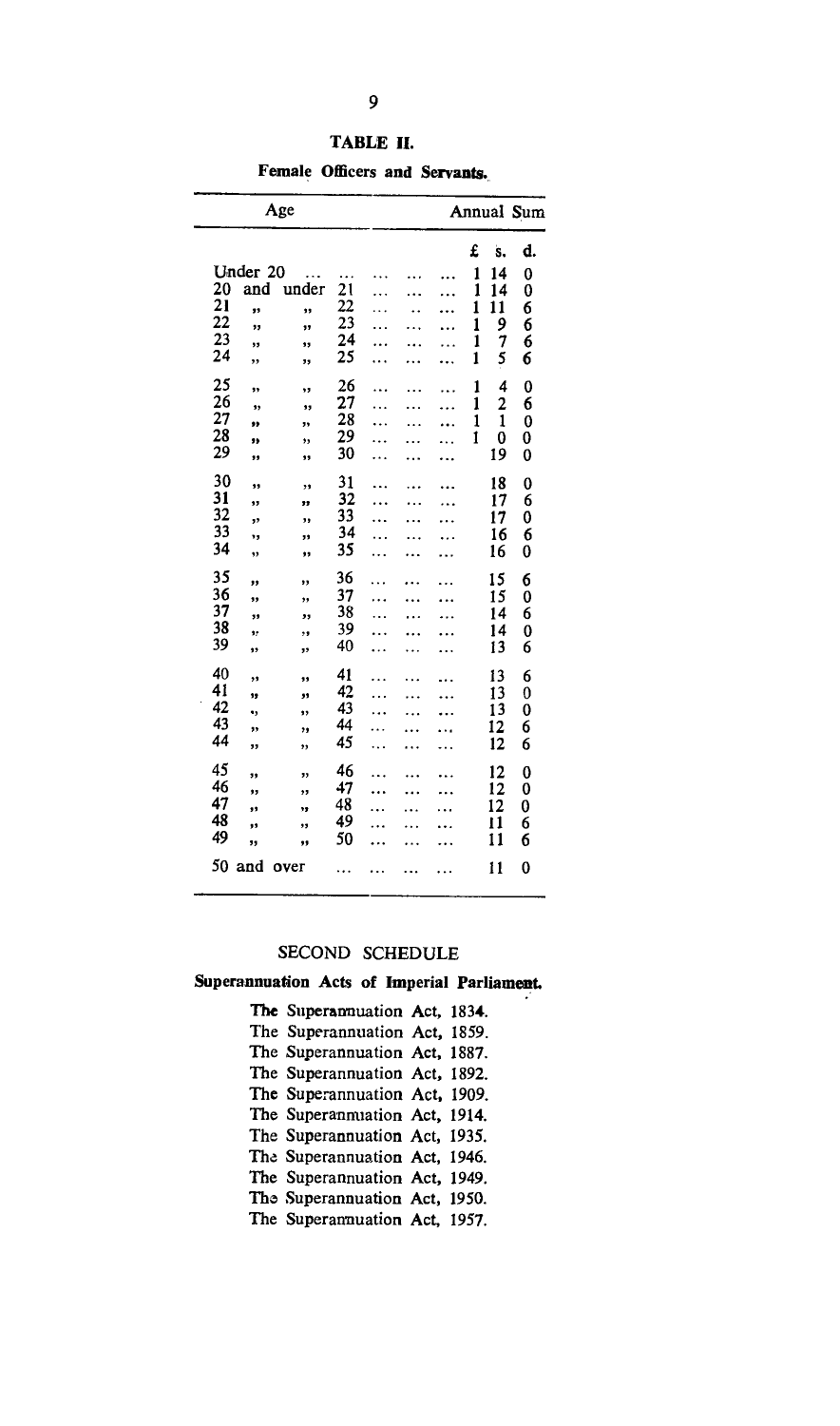#### THIRD SCHEDULE

## LIST OF ESTABLISHED POSTS

(NOTE : Officers' names are given below for ease of reference only. They have no other significance and do not form part of this Schedule.)

## **THE ISLE OF MAN ELECTRICITY BOARD**

## **ESTABLISHED POST**

| Engineer and Secretary       | (L. Douglass)                        |  |  |  |  |
|------------------------------|--------------------------------------|--|--|--|--|
| Chief Assistant Engineer     | (H. Williamson)                      |  |  |  |  |
| Assistant Engineer           | Vacant                               |  |  |  |  |
| Chief Accountant             | (G. E. Hull)                         |  |  |  |  |
| Commercial Manager           | (T. E. Collister)                    |  |  |  |  |
| Assistant Commercial Manager | (R. C. Corrin)                       |  |  |  |  |
| Chief Clerk-General Office   | (G. E. Kaneen)                       |  |  |  |  |
| Chief Clerk-Rental Section   | (T. B. Shimmin)                      |  |  |  |  |
|                              | (K. H. Cameron)                      |  |  |  |  |
| Accountancy Assistant        | (R. G. Young)                        |  |  |  |  |
| Accountancy Assistant        | (T. Wilson)                          |  |  |  |  |
| Accountancy Assistant        | (D. F. Cain)                         |  |  |  |  |
| Commercial Assistant         | (W. A. Corris)                       |  |  |  |  |
| Shorthand Typist             | Vacant                               |  |  |  |  |
|                              | Vacant                               |  |  |  |  |
|                              | Vacant                               |  |  |  |  |
| Foreman Linesman             | Vacant                               |  |  |  |  |
| Foreman Linesman             | Vacant                               |  |  |  |  |
|                              | Vacant                               |  |  |  |  |
|                              | (T. R. Cowley)                       |  |  |  |  |
| Senior Mains Engineer        | (J. M. Qualtrough)                   |  |  |  |  |
| Mains Engineer (North)       | (E. C. Quayle)                       |  |  |  |  |
| Mains Engineer (South)       | Vacant                               |  |  |  |  |
| Resident Foreman Fitter      | (E. Baker)                           |  |  |  |  |
|                              | (P. Barton)                          |  |  |  |  |
|                              | (F. W. Skelly)                       |  |  |  |  |
| Local Engineer               | (T. K. Holmes)                       |  |  |  |  |
|                              | Vacant                               |  |  |  |  |
| Meter Technician             | (J. P. Woolnough)                    |  |  |  |  |
| Meter Reader                 | (E. Kaighen)                         |  |  |  |  |
| Meter Reader                 | (D. J. B. Lewin)                     |  |  |  |  |
|                              | Vacant                               |  |  |  |  |
| Senior Switchboard Attendant | (R. P. Mun)                          |  |  |  |  |
| Switchboard Attendant        | (W. Jones)                           |  |  |  |  |
| Switchboard Attendant        | Vacant                               |  |  |  |  |
| Switchboard Attendant        | Vacant                               |  |  |  |  |
| Power Station Superintendent | (F. J. Riches <sup>/</sup> C. Young) |  |  |  |  |
| Generating Plant Driver      | (D. Black)                           |  |  |  |  |
| Generating Plant Driver      | (A. G. Buschini)                     |  |  |  |  |
| Generating Plant Driver      | (G. W. Reid)                         |  |  |  |  |
| Generating Plant Driver      | (A. N. Whybrew)                      |  |  |  |  |